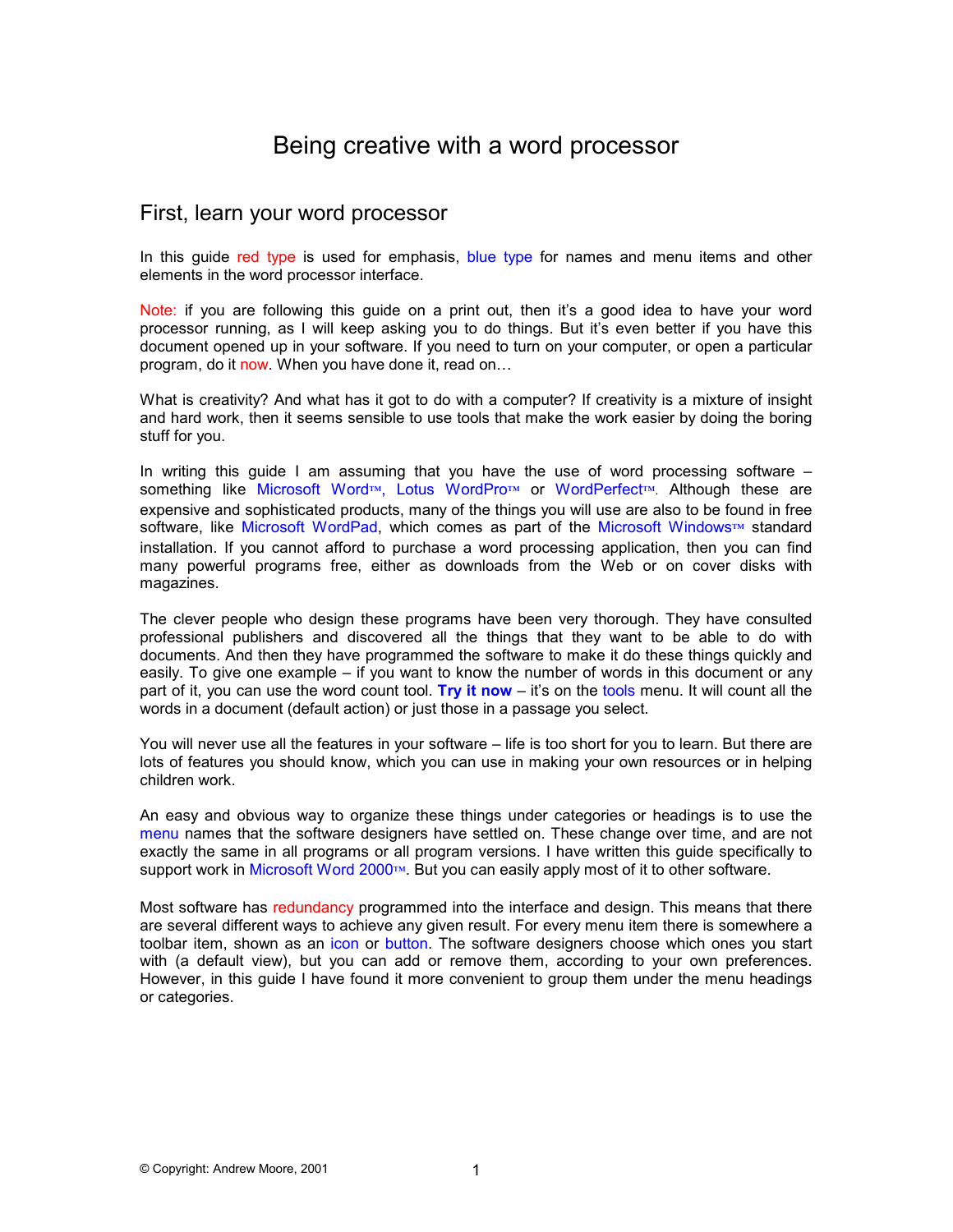## The menu names or headings

So what are these menu headings and what is in the menus? They are:

- File
- Edit
- View
- Insert
- Format
- Tools
- Table
- Window
- Help

In a way, the last is much the most important. If you know nothing about the software, you can use the on-screen help to teach you everything. Of course, this never quite works. You would love to have time to experiment but you need to do this job NOW. Later, when you do have time, the last thing you will want to do is play with some boring software. Which is why your children often know things you don't – they are endlessly curious and will explore what every button or menu item does. But the software designer wants you to use the programs like a child. You can't break it! I won't tell you anything about help, because the programmers have already done it far better than I could do, even if I had years – and I don't.

But here's an idea – when the program first loads, a tool tip will appear on the screen. (If this doesn't happen, your first trip into Help can be to make this happen.) Make a point of reading the tool tip, and trying out whatever it tells you (apart from occasional joke messages about your dress sense). Alternatively, every time you save your work and leave the program, spend five minutes before quitting finding out what some menu item does which you have never used before.

One more point before looking at the first menu. The latest versions of Microsoft Word™ are too clever for some of us. They will not show all the menu items, only those you have used. This is not really clever, as after a while you won't even know there are other things on the menu. So the software will reinforce your ignorance. To make the whole menu appear you need to move your mouse pointer over the downward-pointing double chevron at the bottom of the menu. What's a double chevron? Don't expect a description or little graphic here: have a look now.

### The file menu

### **New**

You use this to start a new file. So what? Well do you accept the first document offered to you "blank document" or do you ever try out the other choices? These allow you to create a document based on a template. Try out a few of them to see what they look like. if you find one you like, you can customize it for your children to use. To do this, you need to alter the settings for the normal paragraph style and different headings, then save the result as a document template – use save as, then save as type and choose Document Template (\*.dot). Give the template a name (such as Class9blue.dot), and then click on the save button.

You can get lots more templates from the Web, though most will be aimed at adult users. If you create your own, why not share them with others?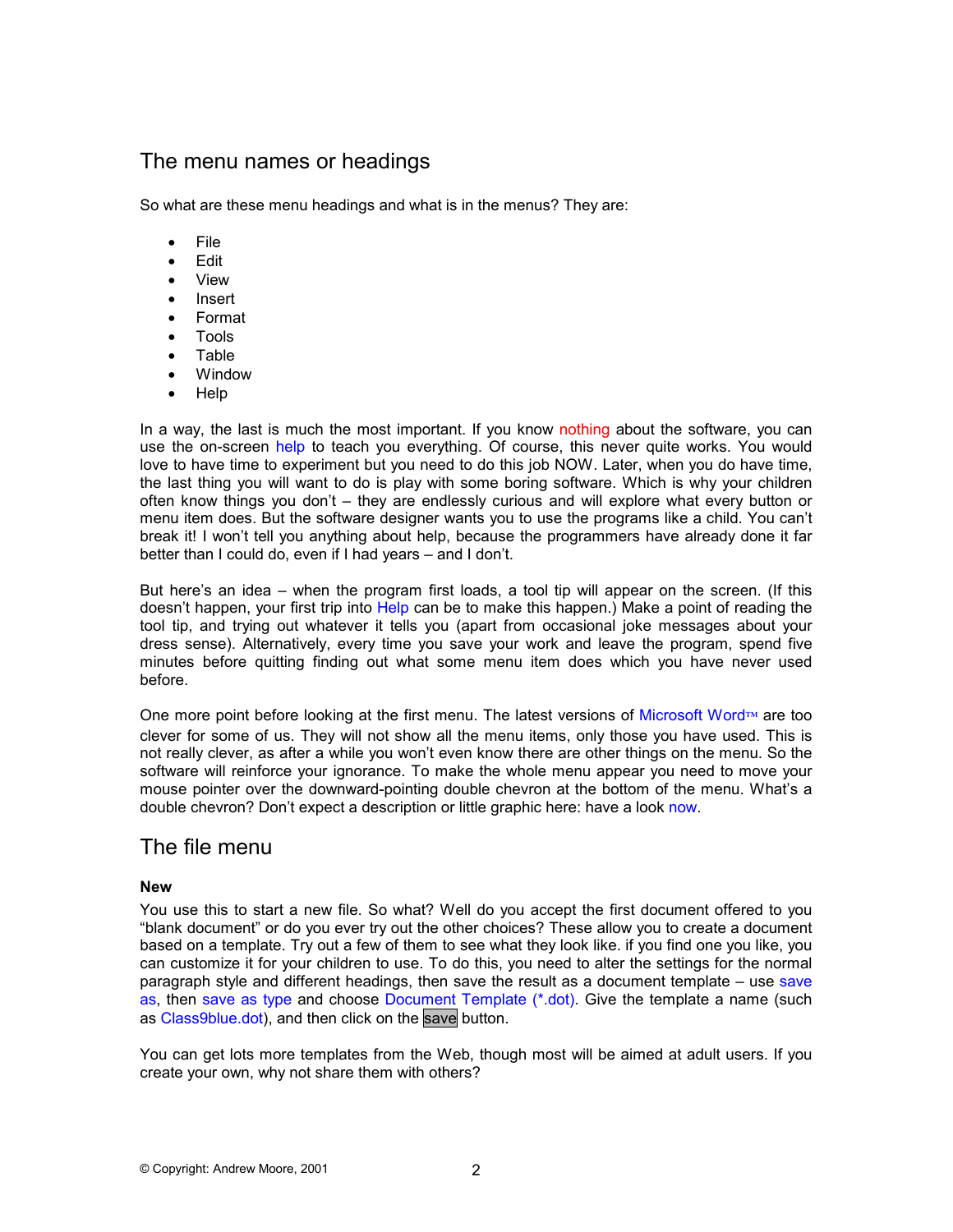#### **Print preview**

An obvious point, but you can save on printing costs by using Print Preview until you are certain the document appears as you want it to.

### The edit menu

### **Copy, cut and paste**

This is one of the most creative of the sets of tools on the word processor. Use Copy to grab blocks of text, images, tables and other data objects and Paste to place them in your document. You can format the text later, to make it appear as you want.

#### **Find**

This is a very useful tool for reading and research tasks. Children can predict how often a given word or other text string occurs in a text. You can use this to find out which are the most common words or phrases.

### **Search and replace**

This is even more powerful, if you use it to find a given bit of text. You can replace this text with the SAME text, but in a different format. So, for example, you can take a play or poem and

replace the word king with  $\frac{\text{kin}}{\text{K}}$  or blood with  $\frac{1}{\text{K}}$  (If the second doesn't look interesting then you don't have the fancy font – Chiller – which I have used here.)

Another trick is to replace a letter with a symbol, or do this for several or all letters, to create ciphers (codes) or puzzles for children to break. Here is this paragraph with all of the vowels replaced.

1ν4τη2ρ τρ3χκ 3σ τ4 ρ2πλ1χ2 1 λ2ττ2ρ ω3τη 1 σψµβ4λ, 4ρ δ4 τη3σ φ4ρ σ2ϖ2ρ1λ 4ρ 1λλ λ2ττ2ρσ, τ 4 χρ21τ2 χ3πη2ρσ (χ4δ2σ) 4ρ π5ζζλ2σ φ4ρ χη3λδρ2ν τ4 βρ21κ. Η2ρ2 3σ τη3σ π1ρ1γρ1πη ω3τη 1λλ 4φ τη2 ϖ4ω2λσ ρ2πλ1χ2δ.

To reveal the original form, just select any encrypted text, and change the font to Arial (or any standard letter font). See what happens. To replace the vowels, you will need to use the replace function, guessing which numbers match which letters.

You can also play "guess the word", by replacing every occurrence of a chosen word throughout a longer text. Children use clues from the surrounding context to guess the meaning.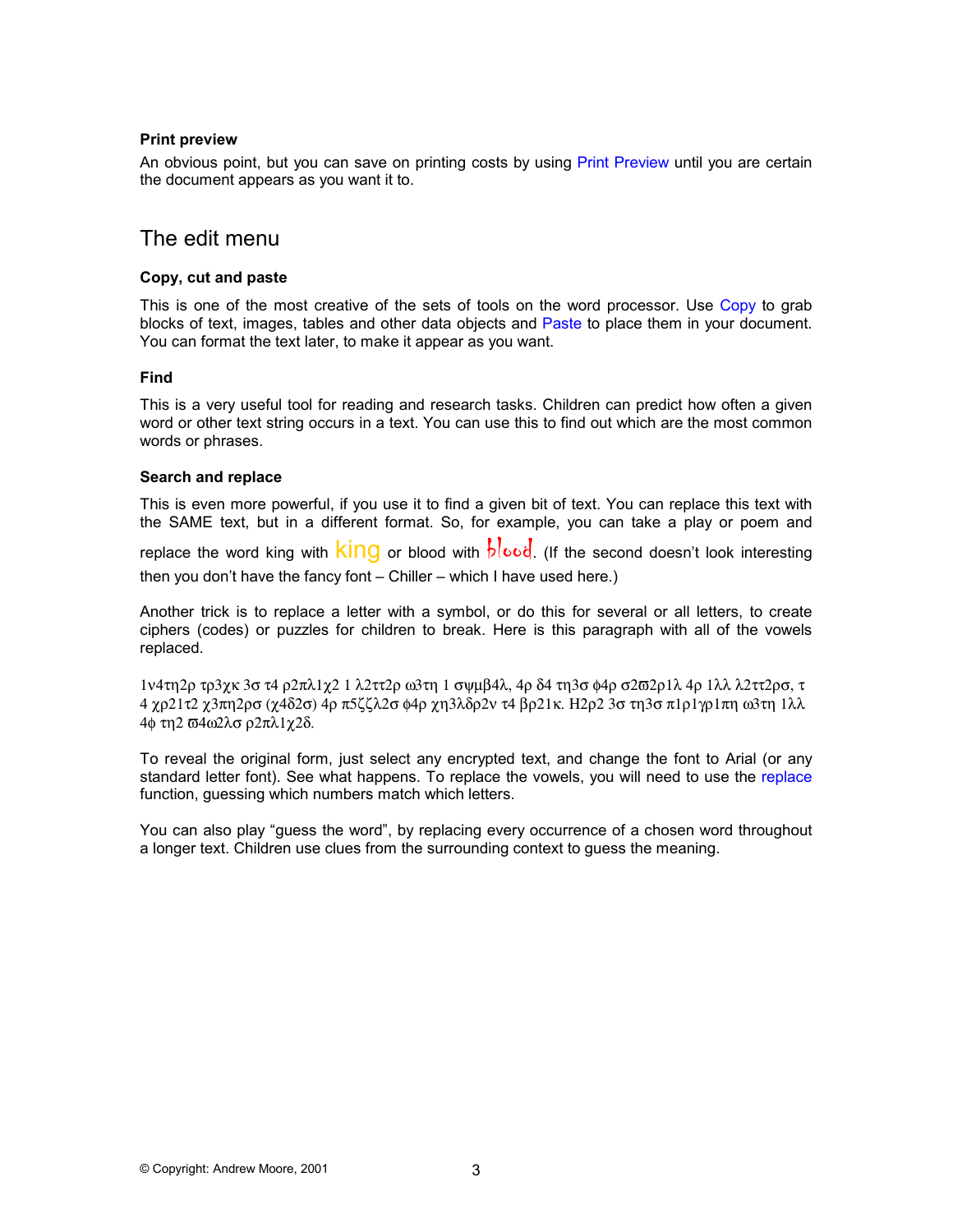## The view menu

### **Outline**

The View menu determines how the page looks on screen as you work. It does NOT affect the way the page will appear if you print it (use Print Preview for this). Most people have it set to Normal or Print Layout. But if you select Outline, you will find that you have lots of very useful tools for moving blocks of text. Try this now, and find the effect of clicking on the up or down arrows.

You can use the Outline view tools to rearrange a block of text (say a poem) that you have put into a different order from the original. Try it with this text now! (You may wish to use the File menu to open a new document, and then Copy and Paste this text into it.)

Birds turn their heads as she approaches, Stare from bushes at her blank-faced coaches.

Snorting noisily, she passes Silent miles of wind-swept grasses.

Pulling up Beattock, a steady climb: The gradient's against her, but she's on time.

Past cotton-grass and moorland boulder. Shovelling white steam over her shoulder,

In the farm she passes no one wakes, But a jug in a bedroom gently shakes.

Sheep-dogs cannot turn her course; They slumber on with paws across.

This is the Night Mail crossing the Border, Bringing the cheque and the postal order,

Letters for the rich, letters for the poor, The shop at the corner, the girl next door.

None of the stanzas has been changed inside. All that has changed is the order (sequence) of the stanzas. Ask children to create the best sequence of stanzas. Note that W.H. Auden's original version is not the only possible "right" answer here.

## Toolbars

Your word processor has lots of toolbars. Usually you will see some but not all of these. The View menu allows you to display others. One of the most useful is the drawing toolbar.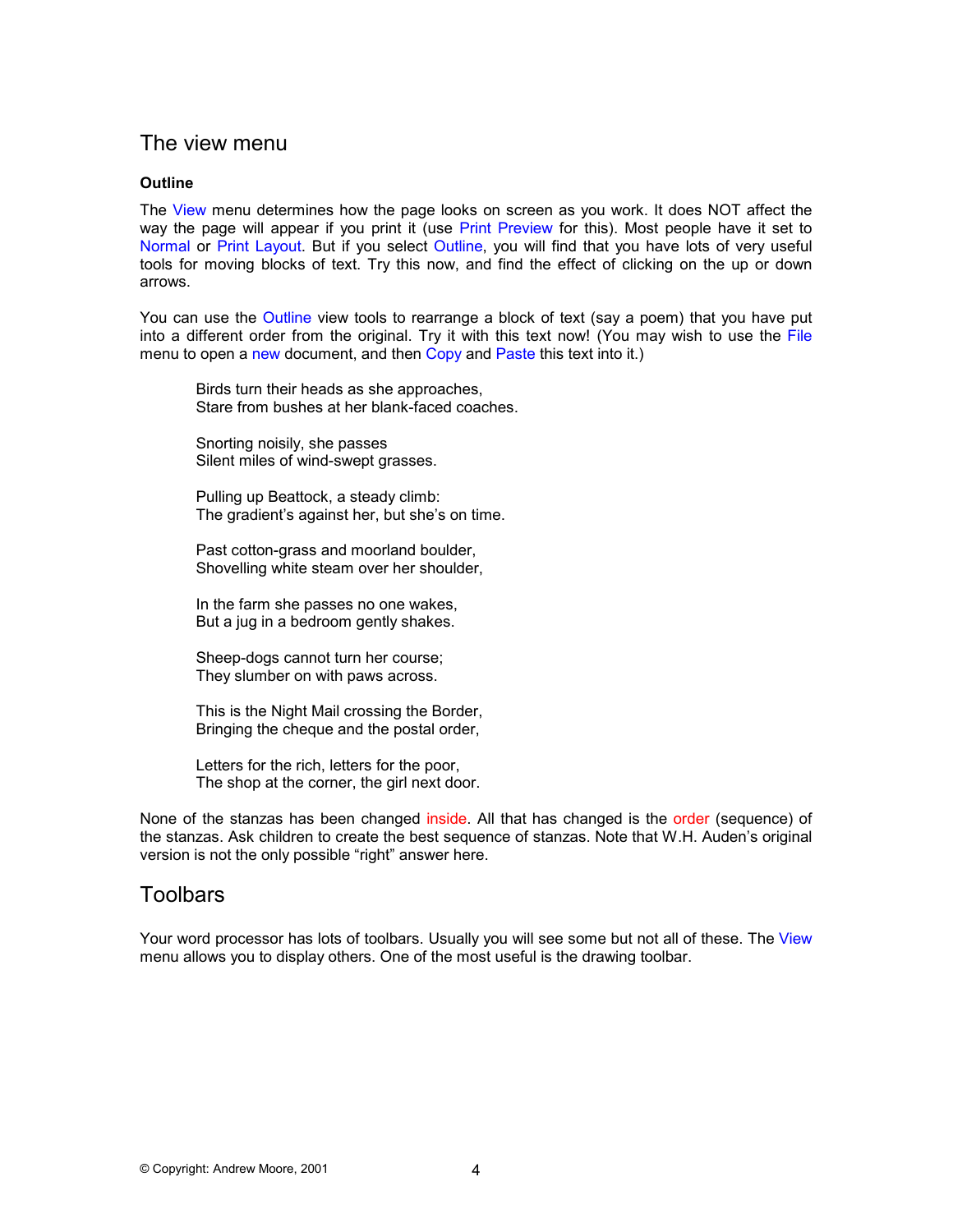### **The drawing toolbar**

Use this to insert drawings, basic shapes, text boxes and callouts. What are these?



You might know of them as speech bubbles – text boxes with a pointer that you can drag. You won't see the callout unless you have the Print Layout view showing. Switch views to make it appear or hide it. Think of creative ways you can use these.

### **Insert**

The Insert menu is good for putting images into your document, or things like page numbers and the date and time when the document was created. Practise putting these objects into your document:

- Picture
- **Symbol**
- Object
- Text box
- Auto shape
- Comment

## The format menu

Once you have created a text or copied it from elsewhere, you can change its appearance to match the style you have chosen for your schoolwork. If you have a consistent house style, then your documents will look better together, and children may learn where to look for things. Some of the most important features of format are.

### **Font**

This refers to the typeface or style. Professional typographers suggest that no more than two different fonts should appear on any page. Research shows that serif fonts (such as Times New Roman, which looks like this) are easier to read on a page, while sans serif fonts (such as Arial, which is used for this document) are easier to read on a computer monitor.

For emphasis you can use colour, **bold** or *italic*. For another level of emphasis, you can use underlining. However, underlining on titles looks ugly – you won't see it on many professional publications. In writing Web pages, you should avoid underlining, as the browser uses this feature to show a hyperlink.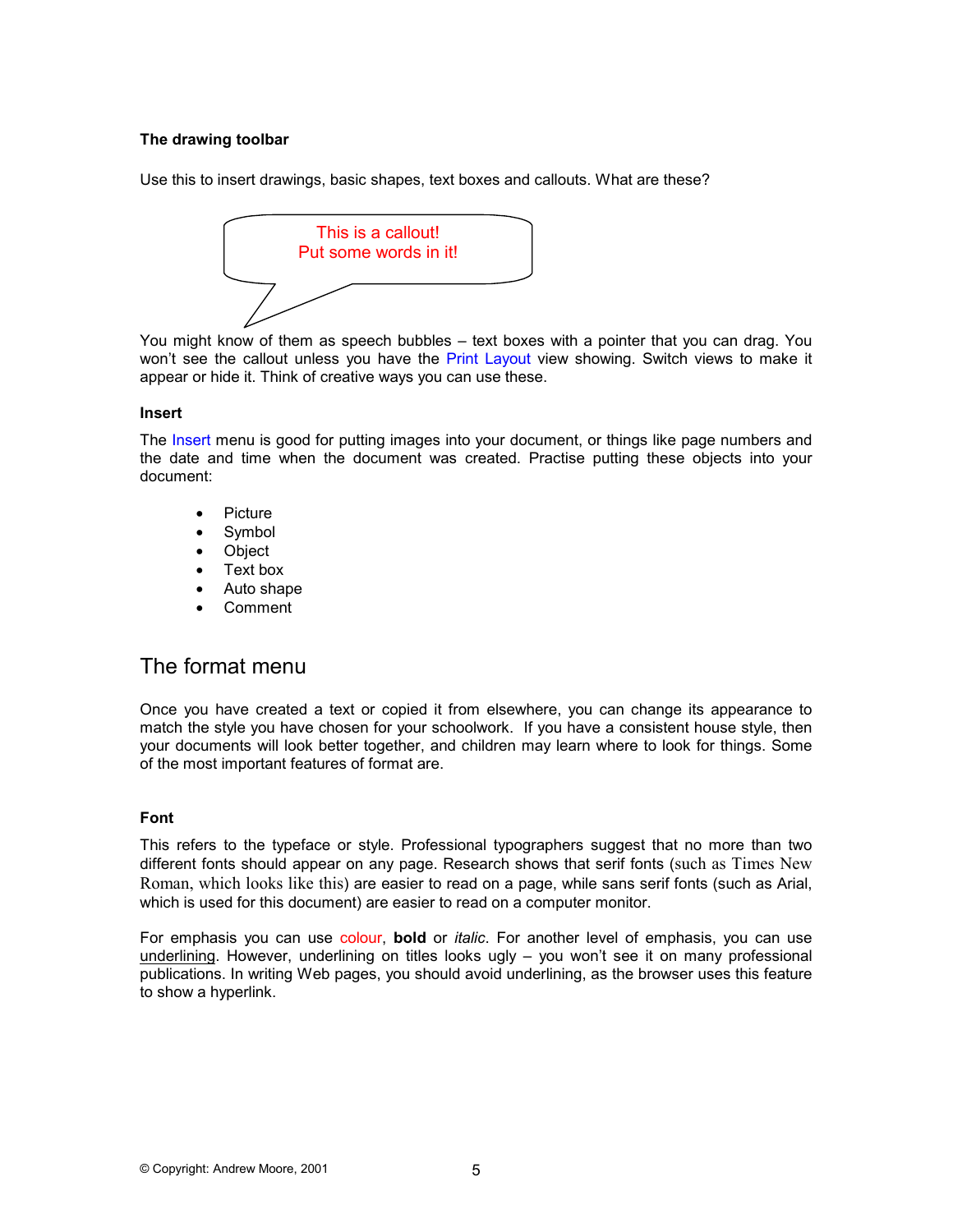### **Paragraph**

You can set the style for paragraphs of various kinds, which show the structure of the document. For example, you can have a different style for each descending level in a hierarchy. Alternatively, you can keep the paragraph style the same, while using different levels of header, as in this document.

#### **Borders and shading**

You can set a range of borders and shading effects around different blocks or selections of text. This is a good way to make a selection stand out. But this works best if you use it sparingly.

You can set a range of borders and shading effects around different blocks or selections of text. This is a good way to make a selection stand out. But this works best if you use it sparingly.

### The tools menu

This is the most powerful selection of specialist tools for working on your document. You need to explore them in your own time, but you may want to pay attention to these.

#### **Word count**

Use this to teach children to write to a specified word length. You can get it to count all the words in a document, or in a selection.

### **Spelling and grammar**

Use this intelligently. Make sure you set it to use the version of English you want children to use – UK or International English rather than US English. You can, of course, change the country settings and see how this alters a document.

#### **Options**

When you begin to understand how the word processor works, this is a very powerful tool for showing you what children have done. You need to select the View tab, and in the section called formatting marks, check the box against "all". This will show in screen (but not on a print out) the non-printing characters. You can see, for example, where a child uses the space bar rather than an alignment tool to centre a heading.

### The table menu

We save the best for last. You never need to use desktop publishing software for creating complex page layouts. You can do this entirely by using tables. Remember that you can put a table **inside** another table, and that you need not show the table borders.

Start a blank page now. Create some tables. If you want to make them expand vertically, then put some text in (it can be nonsense) or simply hit the Enter key several times. Use the Print Layout view, and alternate between seeing the whole page or seeing text at actual size.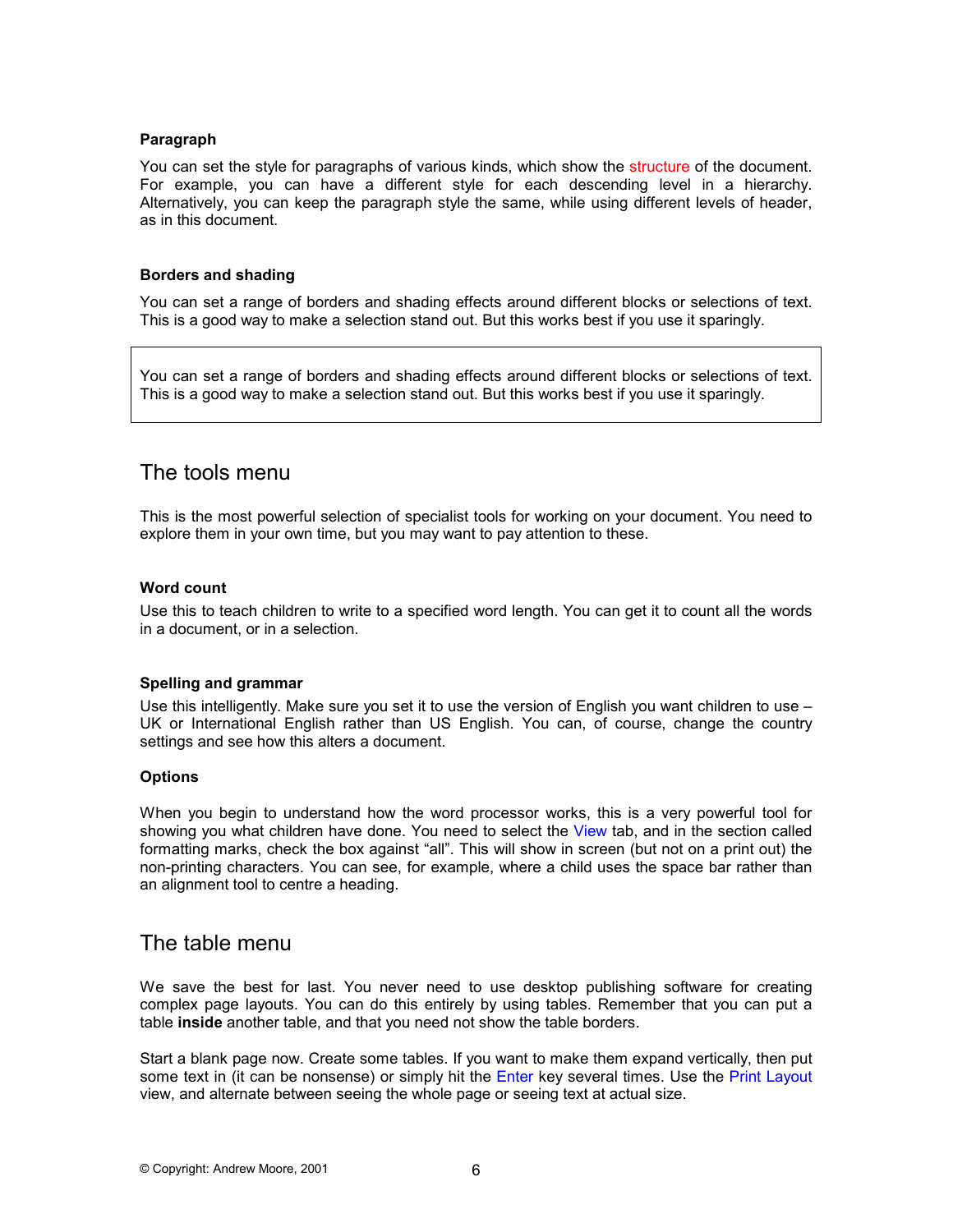## Creative tasks

### **First get some texts to play with**

If you have time and you are clever enough (of course you are) you can prepare some earlier. But you can use the computer (especially if you have a connection to the World Wide Web or a CD-ROM drive) to find texts of all sorts – little and large, fiction and factual, serious and silly, classic or contemporary.

Why not open your word processor now, and create a series of new documents. Use a template you like or have created for this work, or try out some of those that come with your word processor. Give each document a temporary name (e.g. yourname1.doc, yourname2.doc and so on).

Now go online or open a CD-ROM or even explore what is already stored on your local hard drive or network drives. Find a text you want to work with – it's up to you to decide what. If you don't know where to find stuff online use a portal or search engine.

Look for texts which are literary or non-literary; factual or fictional; for people in the UK or people elsewhere; for young and old; for specialist or general readers, and so on.

## Editing texts

### **Change format and style**

Select the whole text or parts of it. Edit the text to make it look different. Do some of the following:

- change font (size, style, colour)
- change alignment (left, right, centre, justify)
- use highlighting or add a comment
- insert a picture
- use text boxes or callouts

### **Change form or genre**

This means, for example, turning a passage of play dialogue into a novel or short story. Use this as an example:

*Galileo's rather wretched study in Padua. It is morning. A boy, Andrea, the housekeeper's son brings in a glass of milk and a roll.* 

GALILEO *washing down to the waist, puffing and cheerful:* Put that milk on the table, and don't you shut any of those books.

ANDREA: Mother says we must pay the milkman. Or he'll start making a circle round our house, Mr. Galilei.

GALILEO: Describing a circle, you mean, Andrea.

ANDREA: Whichever you like. If we don't pay the bill he'll start describing a circle round us, Mr. Galilei.

Rewrite this as the opening of a novel or story. You could also change the viewpoint so that Andrea is the narrator. Alternatively, take a passage from a novel and turn it into dialogue for a stage or television play.

### **Continuing texts**

Use a passage of text as a starting point. Continue the text, keeping the style consistent.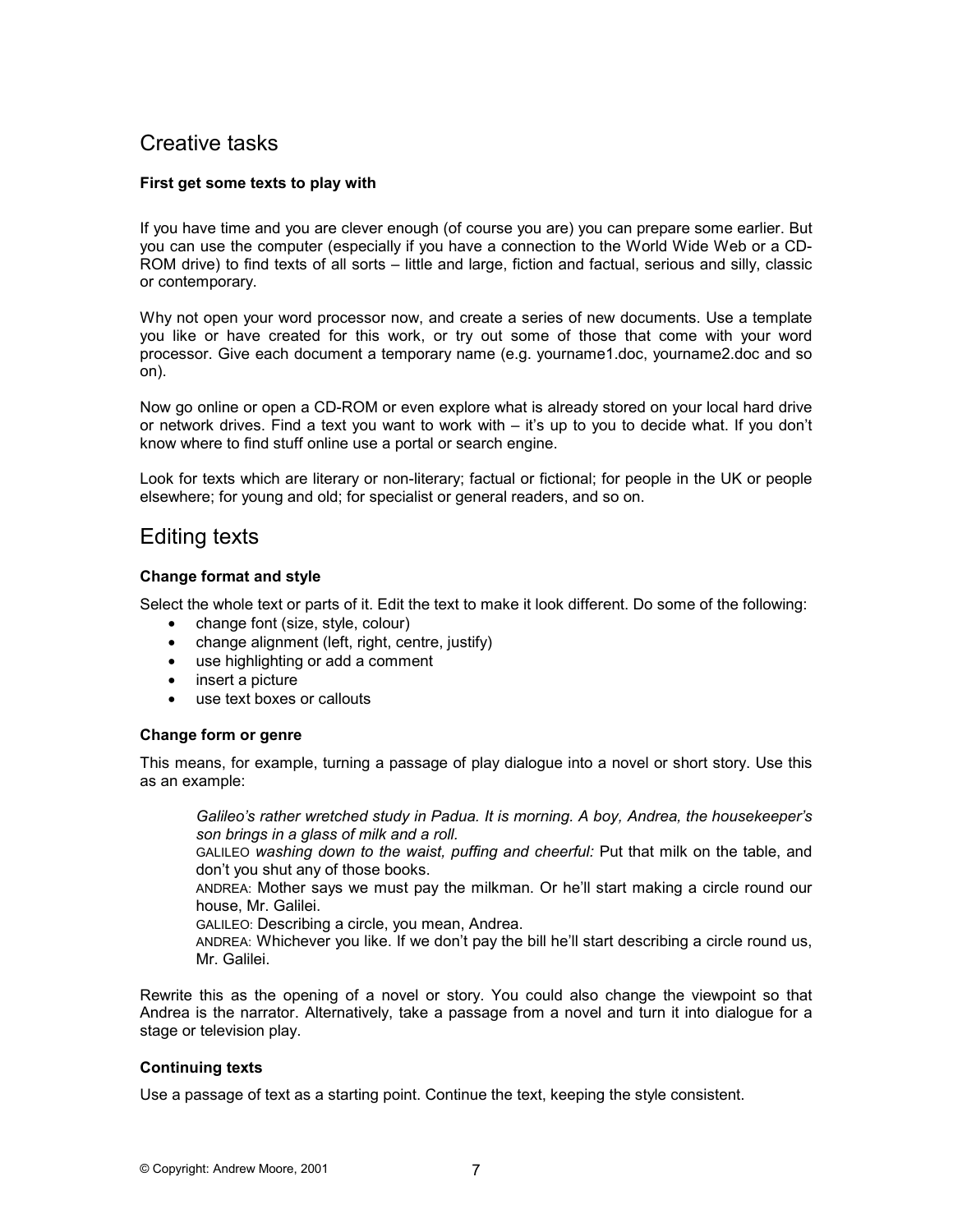## Learning about language

### **Substitutions**

Create banks of words of different classes. To help children you may use text colouring or highlighting. Write a model sentence, and then ask them to replace any words with other words of the same grammatical category. For example:

### The witty young teacher thoughtfully wrote a silly sentence.

| Adjective        | Adverb      | <b>Noun</b>        | <b>Transitive verb</b><br>(past tense) |
|------------------|-------------|--------------------|----------------------------------------|
| big              | happily     | octopus            | bit                                    |
| little           | rapidly     | fish               | kissed                                 |
| happy            | slowly      | anteater           | touched                                |
| friendly         | carefully   | teapot             | ate                                    |
| sad              | wisely      | motorbike          | cuddled                                |
| unusual          | regularly   | banana             | fondled                                |
| ridiculous       | confidently | football           | rode                                   |
| blue             | patiently   | boy/girl/man/woman | struck                                 |
| intelligent etc. | gently etc. | roundabout etc.    | tortured etc.                          |

With luck you will get surreal but grammatically sound sentences, like:

### The toxic pink aardvark patiently fondled a drunken lifeboat.

Pupils may illustrate these while labelling and colouring the word categories/parts of speech!

### **Grammar checking**

If your word processor has a grammar checker you can use this as a teaching/learning tool. Children need to know that there are some things the grammar checker disapproves but which are acceptable standard forms. The trick is to give them some text that contains non-standard forms, and challenge them to correct it. To make it harder, you can ask them not to use the prompt tool, but to try to remove the green squiggle by their own best guesswork.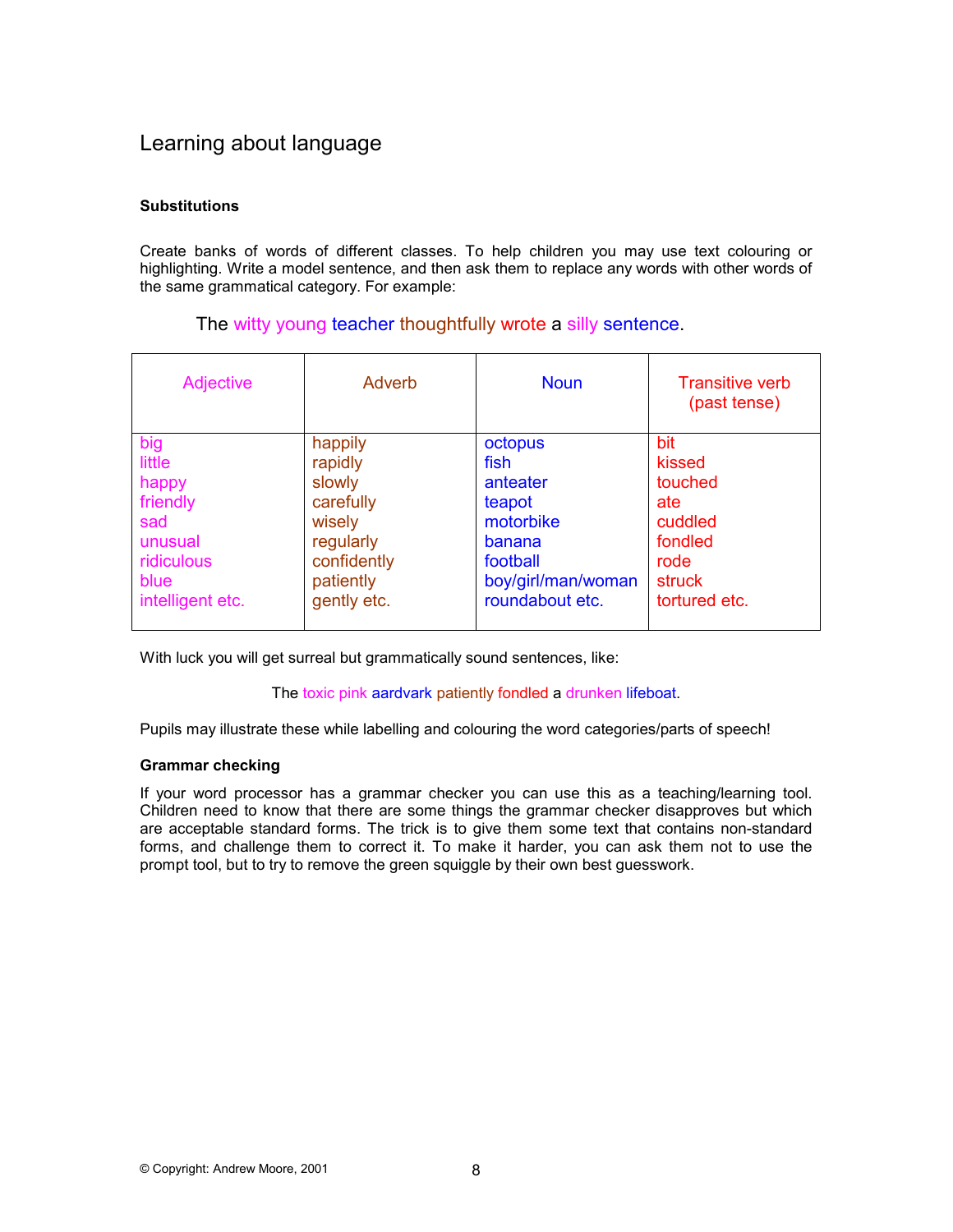## Language change and spelling

Give children a text that uses archaic spelling forms. Ask them to modernize the spelling with or without the use of the dictionary and thesaurus tools in the word processor. You could also use this with regional or other varieties of English, such as pidgins. Here are some examples. Ask children to paste them into a new document, then alter the spelling into modern standard forms.

### **Shakespeare: from** *A Midsummer Night's Dream***, Act 5, scene 1.**

The Lunaticke, the Louer, and the Poet, Are of imagination all compact. One sees more diuels then vaste hell can hold; That is the mad man. The Louer, all as franticke, Sees Helens beauty in a brow of Egipt. The Poets eye in a fine frenzy rolling, doth glance From heauen to earth, from earth to heauen. And as imagination bodies forth the forms of things Vnknowne; the Poets pen turnes them to shapes, And giues to aire nothing, a locall habitation, And a name. Such tricks hath strong imagination, That if it would but apprehend some ioy, It comprehends some bringer of that ioy.

### **Robert Burns: A Red, Red Rose**

O my Luve's like a red, red rose, That's newly sprung in June: O my Luve's like the melodie, That's sweetly play'd in tune.

As fair art thou, my bonie lass, So deep in luve am I; And I will luve thee still, my dear, Till a' the seas gang dry.

Till a' the seas gang dry, my dear, And the rocks melt wi' the sun; And I will luve thee still, my dear, While the sands o' life shall run.

And fare-thee-weel, my only Luve! And fare-thee-weel, a while! And I will come again, my Luve, Tho' 'twere ten thousand mile!

### **A short passage in modern Scots**

Draw picters tae illustrate the poem. Mak up a wee play aboot ony o the verses in it, wi at least twa chairacters an some guid dialogue. Yaise yeir dictionary tae mak shair it's in guid Scots.